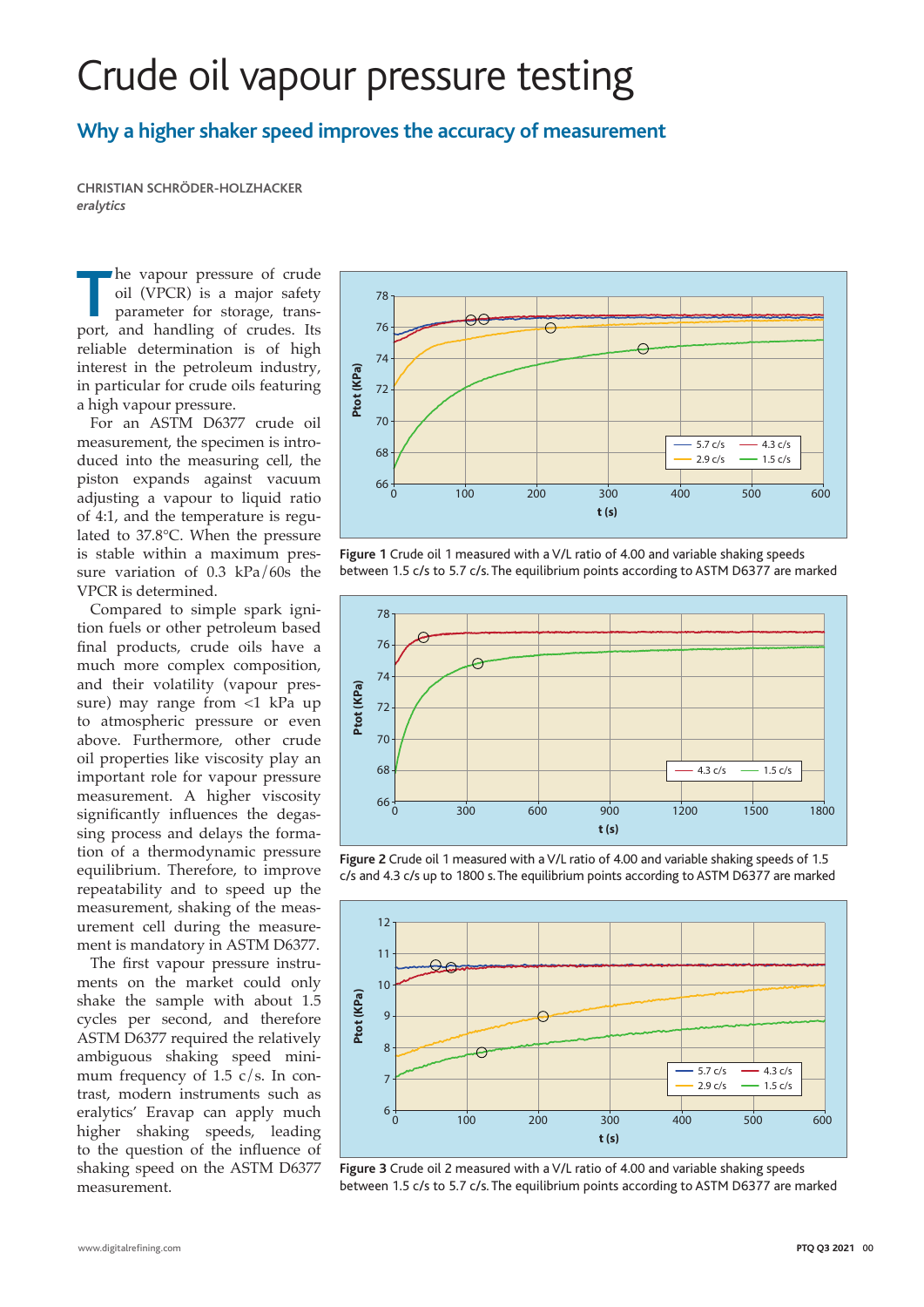

**Figure 4** Crude oil 2 measured with a V/L ratio of 4.00 and variable shaking speeds of 1.5 c/s and 4.3 c/s up to 1800 s. The equilibrium points according to ASTM D6377 are marked



**Figure 5** Crude oil 3 measured with a V/L ratio of 4.00 and variable shaking speeds between 1.5 c/s to 4.3 c/s. The equilibrium points according to ASTM D6377 are marked



**Figure 6** Crude oil 3 measured with a V/L ratio of 4.00 and variable shaking speeds of 1.5 c/s and 4.3 c/s up to 1800 s. The equilibrium points according to ASTM D6377 are marked

The intention of this article is to clarify the following questions:

• How is the VPCR result affected by changes in the shaking speed?

• Is there a bias between the VPCR

and an "equilibrium vapour pressure result" and does this depend on the shaking speed?

• Does a higher shaking speed reduce the measurement time?

• Is there an optimum shaking speed?

## **Experimental**

The following measurements were conducted on an Eravap EV10 with an integrated density meter module EV10-D4052. The density (ASTM D4052) and vapour pressure (ASTM D6377) were determined simultaneously for each sample.

To demonstrate the impact of shaking speed and measuring time, initially two different crude oils were measured with a V/L ratio of 4.00 at 37.8°C (100°F). Crude oil 1 ( $\varrho = 0.8364$  g/cm<sup>3</sup>) had a considerable fraction of volatiles and was stored in a floating piston cylinder (FPC) with a back pressure of 300 kPa. Crude oil 2 ( $\rho = 0.8374$  g/cm<sup>3</sup>) can be considered as 'dead' and was sampled with a standard tube from an open sample container. Both crudes were measured at various shaking speeds, ranging from  $0 \frac{c}{s}$ to 5.7 c/s and each measurement was repeated two times to verify the result.

Initially, the conducted shaking speeds were reported as 1.5, 3.0, 4.5, and 6.0 c/s. Further investigation showed that for the higher shaking speeds these values had to be revised to 2.9, 4.3, and 5.7 c/s.

To expand the investigation, two additional crude oils from Canada were investigated, as reports have indicated that these crudes show a particularly large sensitivity to shaking speed. Crude oil  $3$  ( $\rho$  = 0.9274  $g/cm<sup>3</sup>$  features a significantly higher viscosity than the previous two samples and a vapour pressure comparable to crude oil 1. Crude oil 4 ( $\rho = 0.8193$  g/cm<sup>3</sup>) showed a low viscosity while having an even higher vapour pressure than any of the other samples. Both crudes were kept in an FPC and the vapour pressure was determined at shaking speeds ranging from 1.5 c/s to  $4.3 \overline{c/s}$ .

The measurement curves (see **Figures 1 to 8**) depict the pressure during the progressing measurement in dependence of the applied shaking speed. The point of the ASTM D6377 stability criterion is marked.

### **Discussion**

The measurements of the four different crude oils shown in **Figures**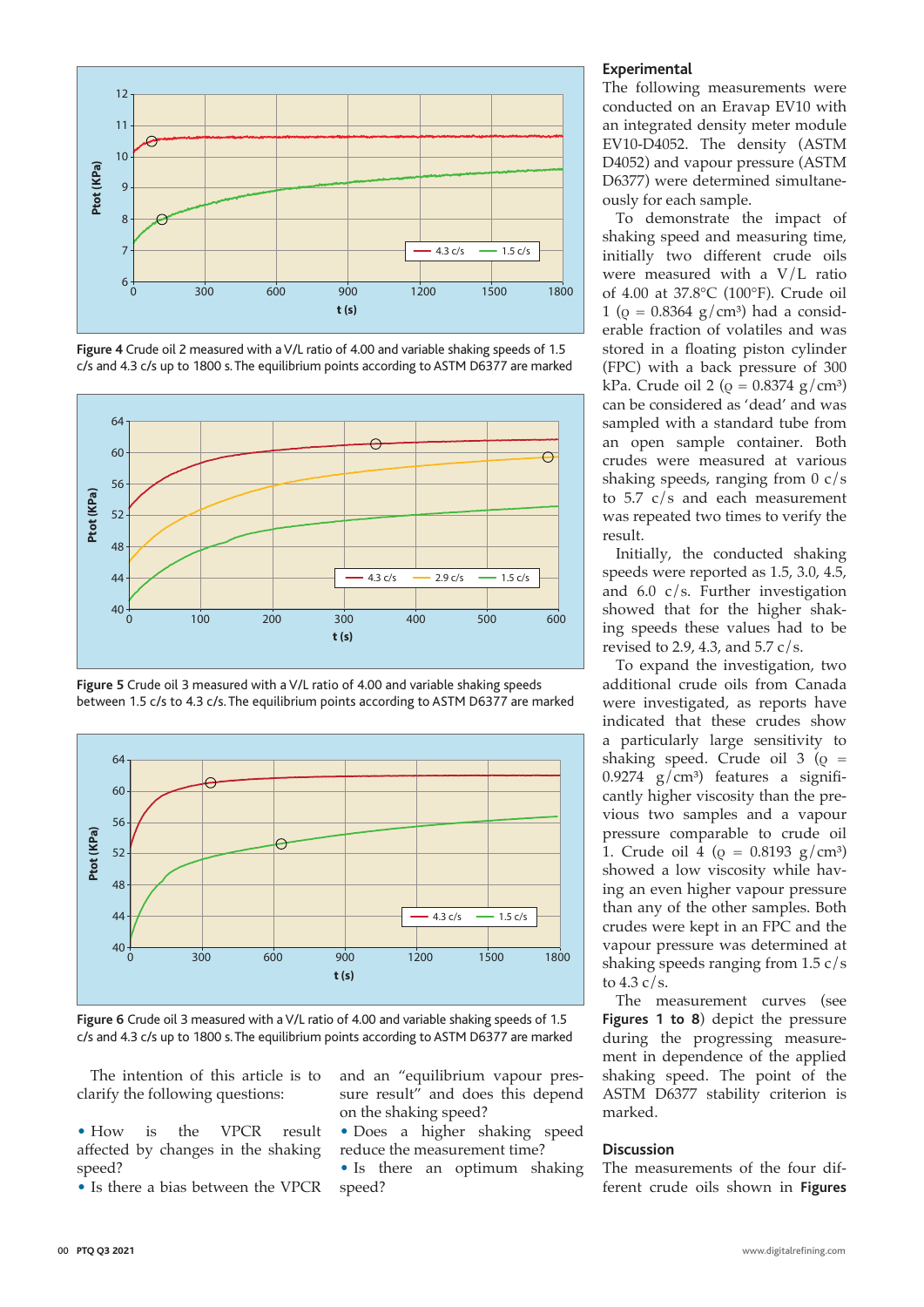







| <b>Measurement</b> |                | Equilibrium: time and pressure |           |           |                   |                          |
|--------------------|----------------|--------------------------------|-----------|-----------|-------------------|--------------------------|
| Sample             | Parameter      | 0 c/s                          | $1.5$ c/s | $2.9$ c/s | $4.3 \text{ c/s}$ | $5.7$ c/s                |
| Crude 1            | Time (VPCR)    | 354s                           | 352s      | 222s      | 128 <sub>s</sub>  | 110 <sub>s</sub>         |
|                    | <b>VPCR</b>    | 74.6 kPa                       | 74.6 kPa  | 75.9 kPa  | 76.5 kPa          | 76.5 kPa                 |
|                    | <b>Bias</b>    | $2.1$ kPa                      | $2.1$ kPa | $1.8$ kPa | $0.2$ kPa         | $0.2$ kPa                |
|                    | Time (eq.)     |                                |           |           | 230s              | 210 <sub>s</sub>         |
|                    | Pressure (eq.) |                                |           |           | 76.7 kPa          | 76.7 kPa                 |
|                    |                |                                |           |           |                   |                          |
| Crude 2            | Time (VPCR)    | 124s                           | 126s      | 210 s     | 82 <sub>s</sub>   | 60 <sub>s</sub>          |
|                    | <b>VPCR</b>    | $7.9$ kPa                      | $7.9$ kPa | 9.0 kPa   | 10.5 kPa          | 10.6 kPa                 |
|                    | <b>Bias</b>    | $2.7$ kPa                      | $2.7$ kPa | 1.6 kPa   | $0.1$ kPa         | 0 kPa                    |
|                    | Time (eq.)     |                                |           |           | 128 <sub>s</sub>  | 90 <sub>s</sub>          |
|                    | Pressure (eq.) |                                |           |           | 10.6 kPa          | 10.6 kPa                 |
|                    |                |                                |           |           |                   |                          |
| Crude 3            | Time (VPCR)    | 884 s                          | 638 s     | 584 s     | 342 s             |                          |
|                    | <b>VPCR</b>    | 54.5 kPa                       | 53.3 kPa  | 59.3 kPa  | 61.0 kPa          |                          |
|                    | <b>Bias</b>    | $7.4$ kPa                      | 8.6 kPa   | 2.6 kPa   | $0.9$ kPa         |                          |
|                    | Time (eq.)     |                                |           |           | 1240 s            |                          |
|                    | Pressure (eq.) |                                |           |           | 61.9 kPa          |                          |
|                    |                |                                |           |           |                   |                          |
| Crude 4            | Time (VPCR)    | 866 s                          | 840 s     | 440 s     | 124s              |                          |
|                    | <b>VPCR</b>    | 95.1 kPa                       | 95.3 kPa  | 98.5 kPa  | 99.0 kPa          |                          |
|                    | <b>Bias</b>    | 4.2 kPa                        | 4.0 kPa   | $0.8$ kPa | $0.3$ kPa         | $\overline{\phantom{0}}$ |
|                    | Time (eq.)     |                                |           | 856 s     | 354s              |                          |
|                    | Pressure (eq.) |                                |           | 99.3 kPa  | 99.3 kPa          |                          |
|                    |                |                                |           |           |                   |                          |

**Time and pressure readings when the stability criterion of 0.3 kPa/60 s (ASTM**<br>
DE277) is reached and the bias to the final arcesure **D6377) is reached and the bias to the final pressure**

**Table 1**